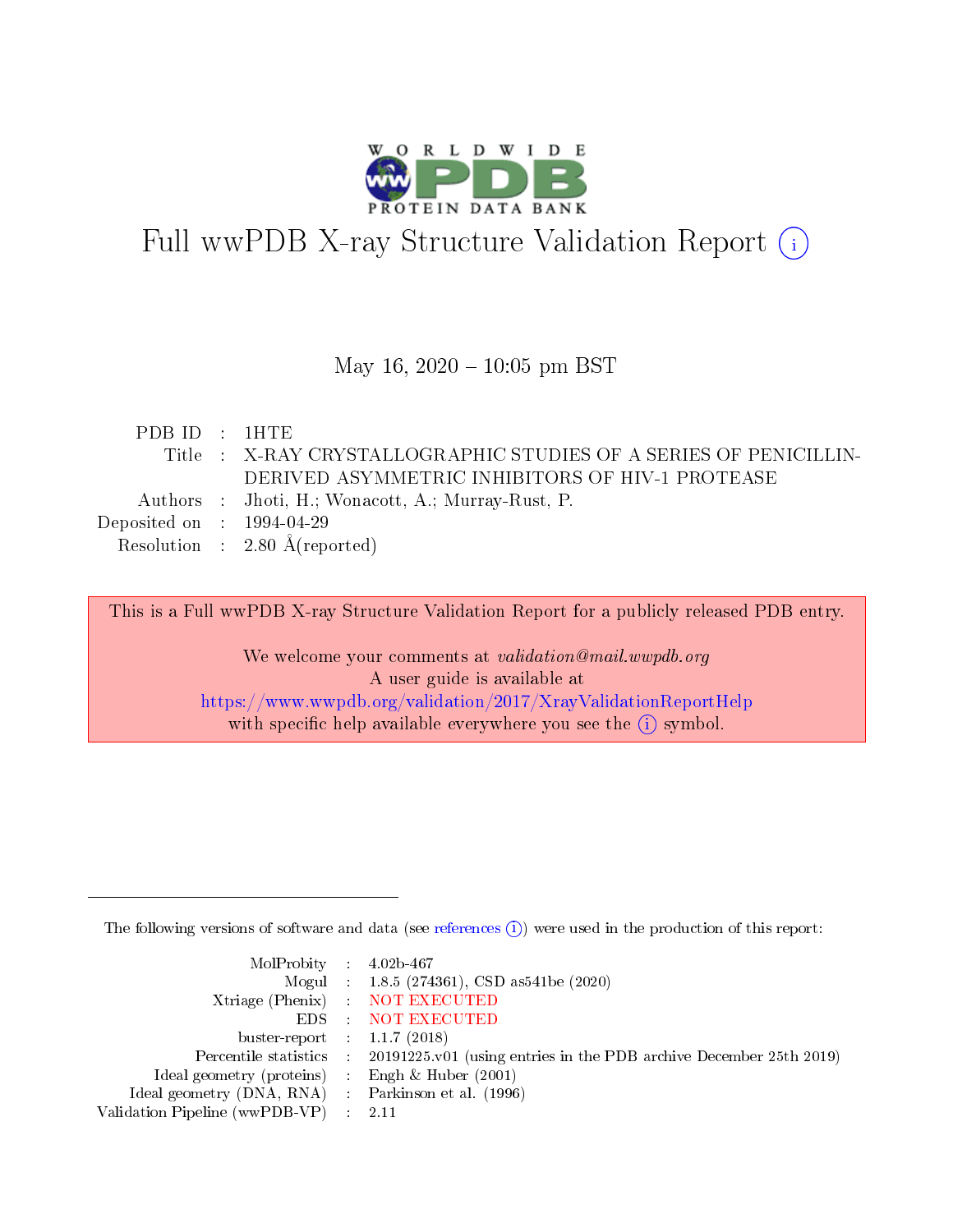# 1 [O](https://www.wwpdb.org/validation/2017/XrayValidationReportHelp#overall_quality)verall quality at a glance  $(i)$

The following experimental techniques were used to determine the structure: X-RAY DIFFRACTION

The reported resolution of this entry is 2.80 Å.

Percentile scores (ranging between 0-100) for global validation metrics of the entry are shown in the following graphic. The table shows the number of entries on which the scores are based.



| Metric                | Whole archive<br>$(\#\text{Entries})$ | Similar resolution<br>$(\#\text{Entries}, \text{resolution range}(\text{\AA}))$ |
|-----------------------|---------------------------------------|---------------------------------------------------------------------------------|
| Clashscore            | 141614                                | $3569(2.80-2.80)$                                                               |
| Ramachandran outliers | 138981                                | $3498(2.80-2.80)$                                                               |
| Sidechain outliers    | 138945                                | $3500(2.80-2.80)$                                                               |

The table below summarises the geometric issues observed across the polymeric chains and their fit to the electron density. The red, orange, yellow and green segments on the lower bar indicate the fraction of residues that contain outliers for  $\geq=3$ , 2, 1 and 0 types of geometric quality criteria respectively. A grey segment represents the fraction of residues that are not modelled. The numeric value for each fraction is indicated below the corresponding segment, with a dot representing fractions  $\epsilon = 5\%$ 

Note EDS was not executed.

|  | $\boxed{\text{Mol}}$ Chain   Length |     | Quality of chain |     |  |
|--|-------------------------------------|-----|------------------|-----|--|
|  | 99                                  | 44% | 43%              | 9%  |  |
|  | 99                                  | 46% | 37%              | 15% |  |
|  |                                     | 75% |                  | 25% |  |

The following table lists non-polymeric compounds, carbohydrate monomers and non-standard residues in protein, DNA, RNA chains that are outliers for geometric or electron-density-fit criteria:

|  |                                   |  |  | Mol   Type   Chain   Res   Chirality   Geometry   Clashes   Electron density |
|--|-----------------------------------|--|--|------------------------------------------------------------------------------|
|  | $3 \mid G23 \mid A \mid 200 \mid$ |  |  |                                                                              |

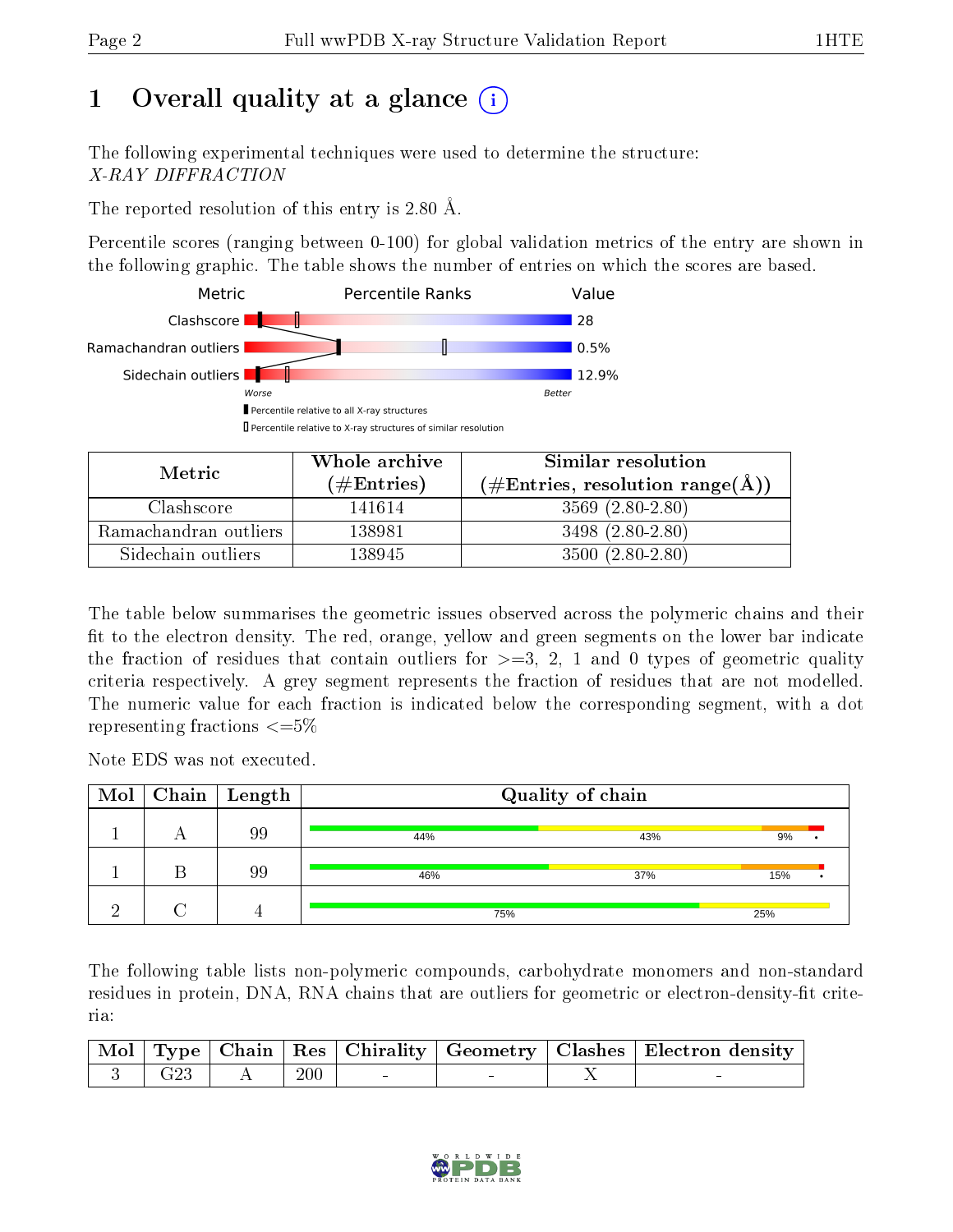# 2 Entry composition (i)

There are 4 unique types of molecules in this entry. The entry contains 1701 atoms, of which 0 are hydrogens and 0 are deuteriums.

In the tables below, the ZeroOcc column contains the number of atoms modelled with zero occupancy, the AltConf column contains the number of residues with at least one atom in alternate conformation and the Trace column contains the number of residues modelled with at most 2 atoms.

• Molecule 1 is a protein called HIV-1 PROTEASE.

| Mol | Chain | Residues | Atoms |     |     |     |  |    | $\rm ZeroOcc \mid AltConf \mid Trace$ |  |
|-----|-------|----------|-------|-----|-----|-----|--|----|---------------------------------------|--|
|     |       | 99       | Total |     |     |     |  | 18 |                                       |  |
|     |       |          | 758   | 489 | 130 | 135 |  |    |                                       |  |
|     |       | 99       | Total |     |     |     |  |    |                                       |  |
|     |       |          | 758   | 489 | 130 | 135 |  |    |                                       |  |

Molecule 2 is a protein called HIV-1 PROTEASE.

| Mol | Chain   Residues | Atoms     |     |  |  | $\text{ZeroOcc} \mid \text{AltConf} \mid \text{Trace} \mid$ |  |
|-----|------------------|-----------|-----|--|--|-------------------------------------------------------------|--|
|     |                  | Total C N | 19. |  |  |                                                             |  |

• Molecule 3 is  $(2R, 4S)$ -2- $[(R)$ -BENZYLCARBAMOYL-PHENYLACETYL-METHYL $]-5,5-$ DIMETHYL-THIAZOLIDINE-4-CARBOXYLIC ACID (three-letter code: G23) (formula:  $C_{23}H_{27}N_3O_4S$ .



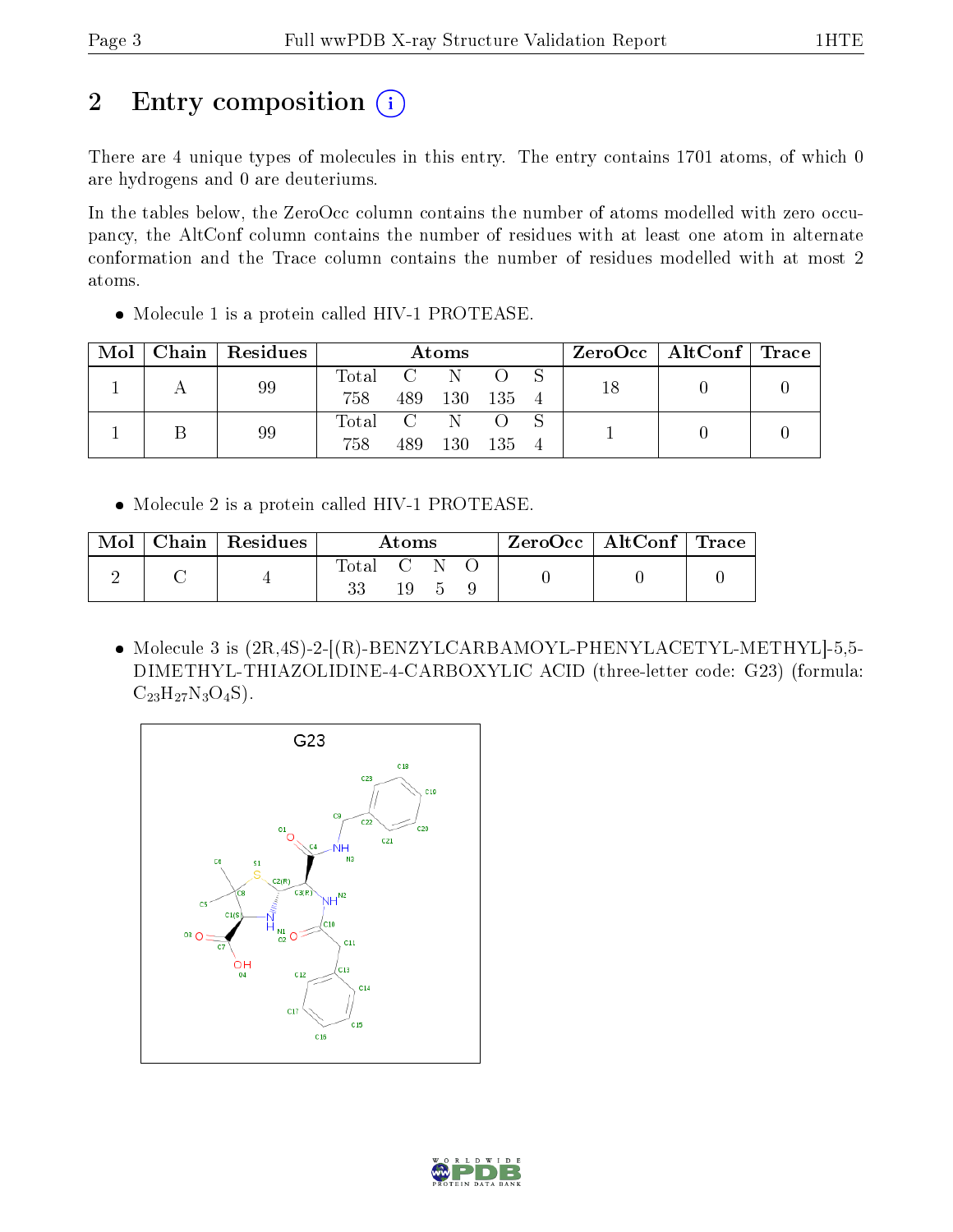| $\mod\,$ | $\mid$ Chain $\mid$ Residues | Atoms |     |  | $ZeroOcc$   AltConf |  |  |
|----------|------------------------------|-------|-----|--|---------------------|--|--|
|          |                              | Total |     |  |                     |  |  |
|          |                              |       | -23 |  |                     |  |  |

 $\bullet\,$  Molecule 4 is water.

| Mol | Chain  | Residues | Atoms             | ZeroOcc   AltConf |
|-----|--------|----------|-------------------|-------------------|
|     |        | 59       | Total<br>59<br>59 |                   |
|     | В      | 60       | Total<br>60<br>60 |                   |
|     | $\cap$ |          | Total             |                   |

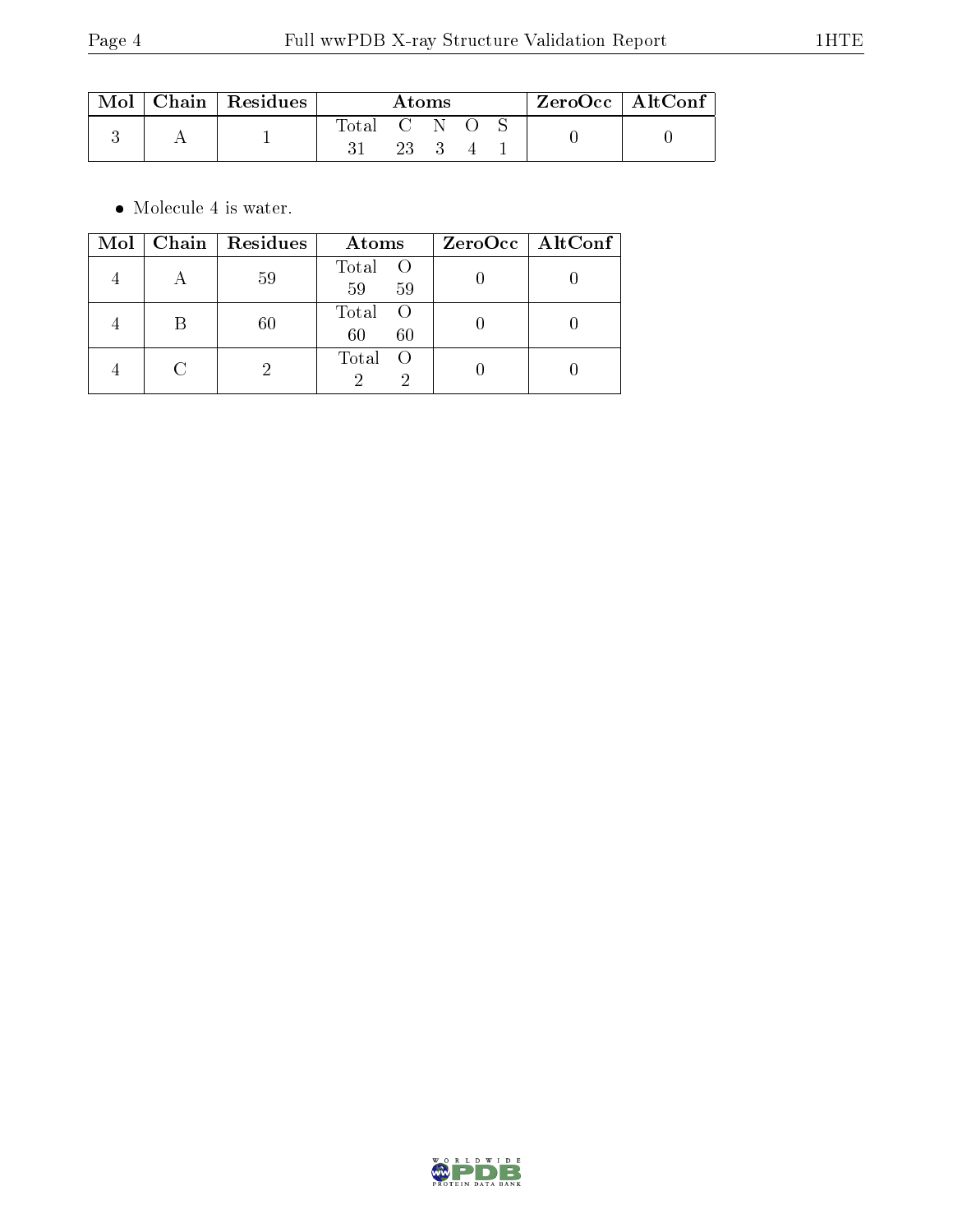<mark>ಇ ಜ</mark><br>ದ

# 3 Residue-property plots  $(i)$

These plots are drawn for all protein, RNA and DNA chains in the entry. The first graphic for a chain summarises the proportions of the various outlier classes displayed in the second graphic. The second graphic shows the sequence view annotated by issues in geometry. Residues are colorcoded according to the number of geometric quality criteria for which they contain at least one outlier: green  $= 0$ , yellow  $= 1$ , orange  $= 2$  and red  $= 3$  or more. Stretches of 2 or more consecutive residues without any outlier are shown as a green connector. Residues present in the sample, but not in the model, are shown in grey.

> L76 V77  $\frac{8}{15}$  $\frac{1}{2}$ T80 P81  $\frac{82}{2}$

> $\frac{3}{5}$  $\frac{1}{2}$ V75 T80 P81  $\frac{82}{2}$

25%

Note EDS was not executed.

• Molecule 1: HIV-1 PROTEASE Chain A: 44% 43% 9%  $\frac{24}{2}$ E34 P44 I64  $\overline{E}$ T12  $\frac{13}{1}$  $\frac{8}{2}$  $\frac{9}{1}$  $\frac{8}{2}$  $\bf \vec{\mathbf{a}}$   $\bf \vec{\mathbf{a}}$ A22  $\frac{23}{2}$ D30 T31  $\frac{82}{2}$  $\frac{3}{2}$ E35 M36  $\frac{57}{25}$  $\frac{8}{2}$ R41  $\frac{1}{2}$  $\frac{22}{5}$  $\frac{1}{2}$  $\frac{1}{2}$ I47 K55  $\frac{8}{5}$ <u>ទ្</u>គា  $\overline{p}$ Y59 D60  $\frac{25}{25}$  $\frac{8}{5}$ H69 I72 P2 2 B 2 B 2 B 2 <mark>P</mark> N83  $\frac{84}{1}$ I85  $\frac{8}{3}$ R87 N88  $\frac{8}{2}$  $\frac{8}{1}$ T91  $\frac{92}{2}$ I93  $56$  $\overline{5}$ N98  $\frac{8}{1}$ • Molecule 1: HIV-1 PROTEASE Chain B: 46% 37% 15% r <mark>8 \_ 8 5 1 1</mark>  $\frac{2}{11}$  $\frac{13}{2}$ K14  $\frac{8}{21}$  $\frac{1}{2}$  $\frac{1}{2}$  $\frac{22}{2}$  $\frac{3}{2}$  $\frac{124}{2}$  $\overline{\phantom{0}}$  $\frac{8}{2}$  $\frac{22}{3}$ K43 P44 K45 M46 I47 G48  $\frac{9}{2}$ I50 F53 I54 K55  $\frac{8}{10}$  $R_{\overline{57}}$  $\frac{8}{2}$  $\frac{8}{24}$  $\frac{8}{2}$  $\frac{2}{16}$ L63 I64  $\frac{5}{2}$ I66  $\frac{2}{180}$  $\frac{8}{10}$ H69 K70 I72  $\overline{21}$ R41  $\frac{1}{2}$ A71 N83 I84  $\frac{1}{8}$ N88  $\frac{189}{2}$ I93  $\frac{34}{5}$  $55^{\circ}$  $\frac{8}{1}$ L97  $\frac{8}{2}$  $\frac{3}{2}$ • Molecule 2: HIV-1 PROTEASE Chain C:

75%

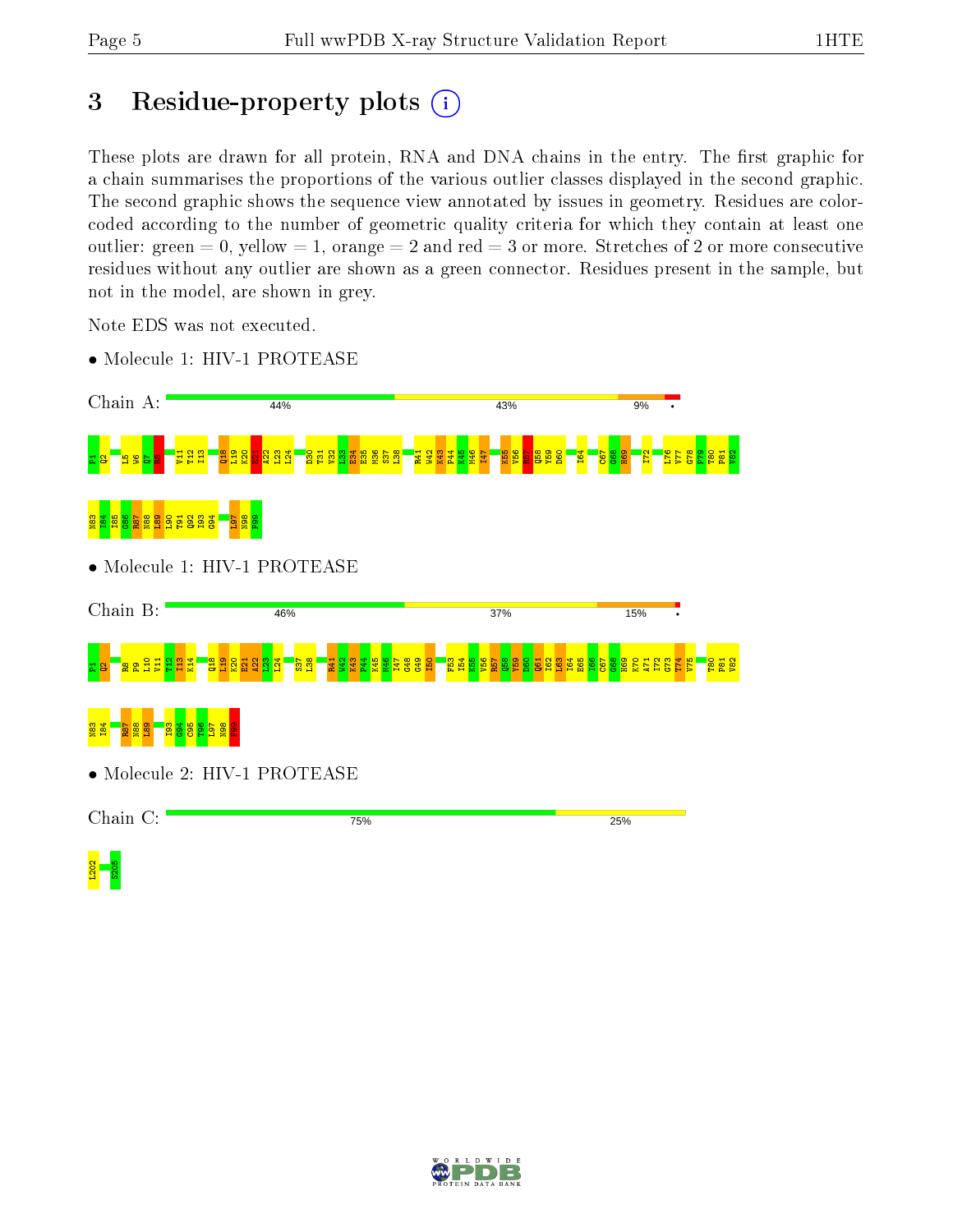# 4 Data and refinement statistics  $(i)$

Xtriage (Phenix) and EDS were not executed - this section is therefore incomplete.

| Property                               | <b>Value</b>                                    | Source    |  |
|----------------------------------------|-------------------------------------------------|-----------|--|
| Space group                            | P 21 21 2                                       | Depositor |  |
| Cell constants                         | 87.30Å<br>58.30Å<br>$46.40\text{\AA}$           | Depositor |  |
| a, b, c, $\alpha$ , $\beta$ , $\gamma$ | $90.00^\circ$<br>$90.00^\circ$<br>$90.00^\circ$ |           |  |
| Resolution $(A)$                       | 10.00<br>2.80                                   | Depositor |  |
| % Data completeness                    | (Not available) $(10.00-2.80)$                  | Depositor |  |
| (in resolution range)                  |                                                 |           |  |
| $\mathrm{R}_{merge}$                   | (Not available)                                 | Depositor |  |
| $\mathrm{R}_{sym}$                     | (Not available)                                 | Depositor |  |
| Refinement program                     | PROLSQ                                          | Depositor |  |
| $R, R_{free}$                          | (Not available)<br>0.161                        | Depositor |  |
| Estimated twinning fraction            | No twinning to report.                          | Xtriage   |  |
| Total number of atoms                  | 1701                                            | wwPDB-VP  |  |
| Average B, all atoms $(A^2)$           | 35.0                                            | wwPDB-VP  |  |

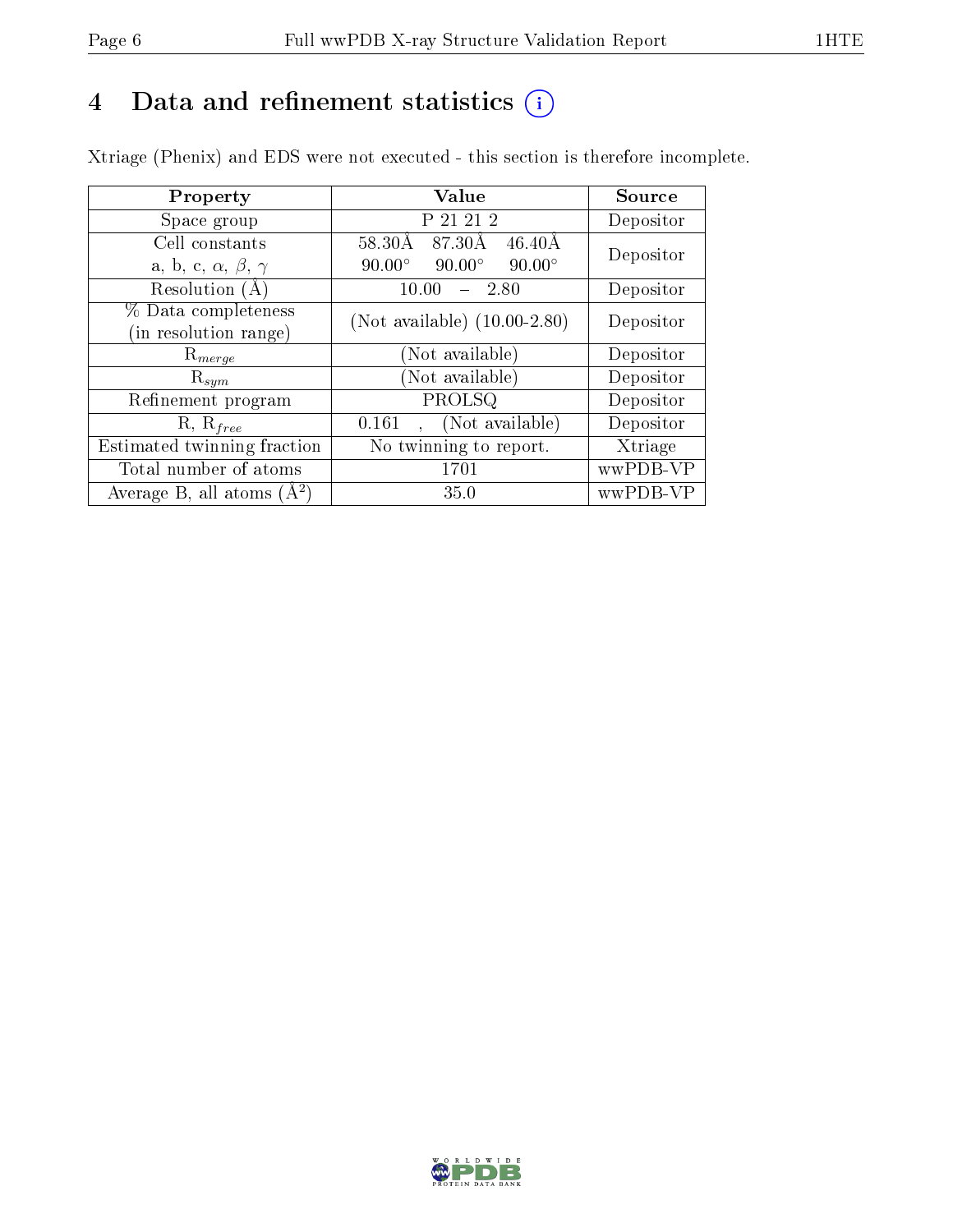# 5 Model quality  $(i)$

## 5.1 Standard geometry  $(i)$

Bond lengths and bond angles in the following residue types are not validated in this section: G23

The Z score for a bond length (or angle) is the number of standard deviations the observed value is removed from the expected value. A bond length (or angle) with  $|Z| > 5$  is considered an outlier worth inspection. RMSZ is the root-mean-square of all Z scores of the bond lengths (or angles).

| Mol | Chain  |      | Bond lengths | Bond angles |                      |  |
|-----|--------|------|--------------|-------------|----------------------|--|
|     |        | RMSZ | $\# Z  > 5$  | RMSZ        | # $ Z >5$            |  |
|     |        | 1.30 | 0/771        | 2.02        | $20/1043(1.9\%)$     |  |
|     |        | 1.36 | 0/771        | 2.05        | 28/1043(2.7%)        |  |
| 2   | $\cap$ | 1.10 | 0/32         | 1.96        |                      |  |
| AΠ  | Δ 11   | 1.32 | 1574         | 2.03        | 48/2126<br>$(2.3\%)$ |  |

Chiral center outliers are detected by calculating the chiral volume of a chiral center and verifying if the center is modelled as a planar moiety or with the opposite hand.A planarity outlier is detected by checking planarity of atoms in a peptide group, atoms in a mainchain group or atoms of a sidechain that are expected to be planar.

|  | Mol   Chain   $\#\text{Chirality outliers}$   $\#\text{Planarity outliers}$ |  |
|--|-----------------------------------------------------------------------------|--|
|  |                                                                             |  |
|  |                                                                             |  |
|  |                                                                             |  |

There are no bond length outliers.

All (48) bond angle outliers are listed below:

| Mol | Chain | Res | Type         | Atoms                    | Z       | Observed $(°)$ | $\text{Ideal}(\textsuperscript{o})$ |
|-----|-------|-----|--------------|--------------------------|---------|----------------|-------------------------------------|
| 1   | В     | 61  | GLN          | $CA-CB-CG$               | 12.88   | 141.75         | 113.40                              |
| 1   | А     | 41  | $\rm{ARG}$   | $NE$ -CZ-NH <sub>2</sub> | 11.24   | 125.92         | 120.30                              |
| 1   | А     | 46  | MET          | $CA-CB-CG$               | 10.16   | 130.56         | 113.30                              |
| 1   | А     | 87  | $\rm{ARG}$   | NE-CZ-NH <sub>2</sub>    | 10.09   | 125.35         | 120.30                              |
| 1   | В     | 21  | GLU          | $CA-CB-CG$               | 9.68    | 134.70         | 113.40                              |
| 1   | В     | 41  | $\rm{ARG}$   | NE-CZ-NH1                | $-9.60$ | 115.50         | 120.30                              |
| 1   | В     | 87  | $\rm{ARG}$   | $NE$ -CZ-NH <sub>2</sub> | 8.71    | 124.66         | 120.30                              |
| 1   | А     | 41  | $\rm{ARG}$   | NE-CZ-NH1                | $-8.22$ | 116.19         | 120.30                              |
| 1   | В     | 57  | $\rm{ARG}$   | $NE$ -CZ-NH <sub>2</sub> | 8.18    | 124.39         | 120.30                              |
| 1   | А     | 60  | ASP          | $CB-CG-OD1$              | 8.14    | 125.62         | 118.30                              |
|     | А     | 67  | $_{\rm CYS}$ | $CA-CB-SG$               | 7.93    | 128.27         | 114.00                              |

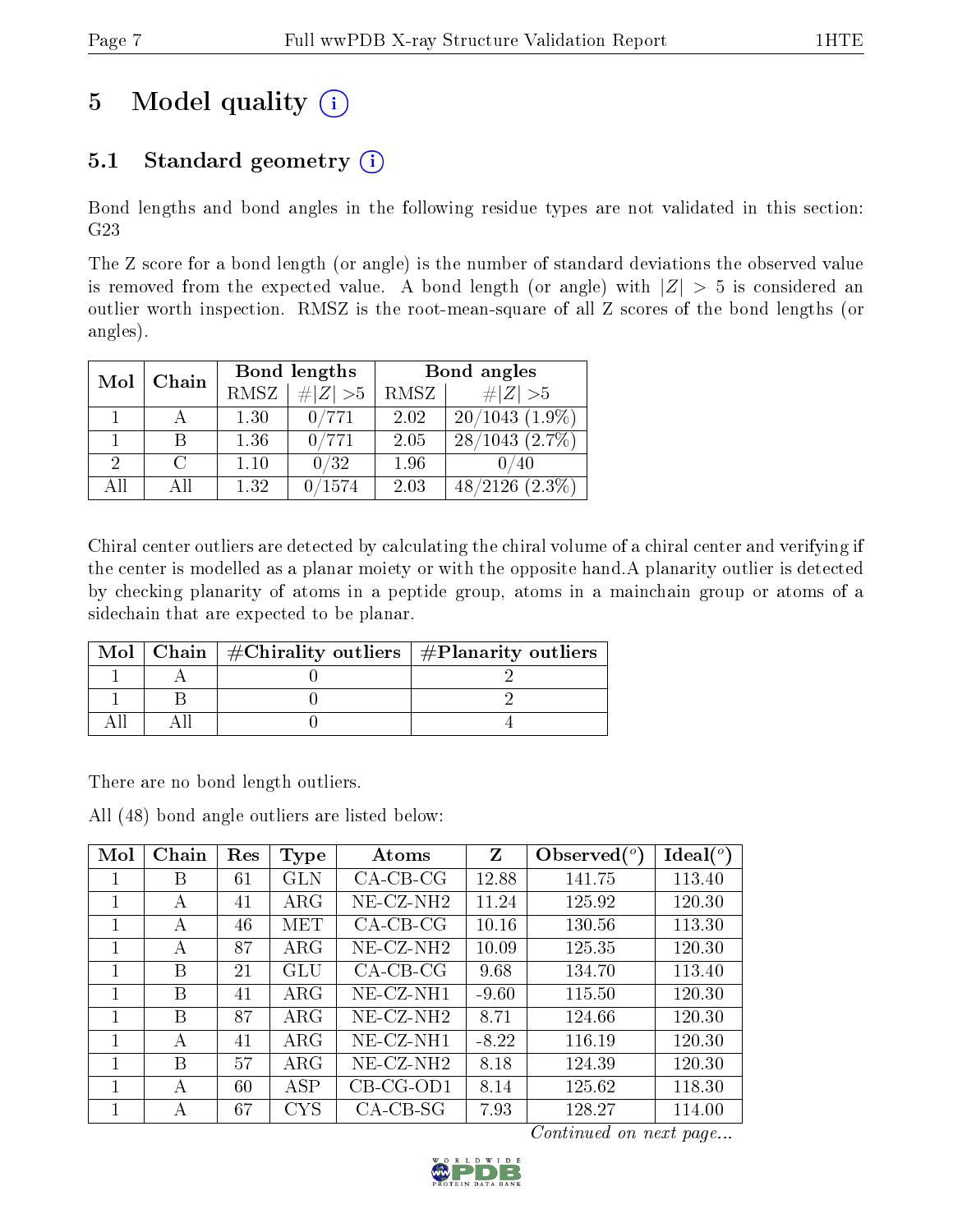| Mol            | Chain                   | Res             | <b>Type</b>             | Atoms                    | $\mathbf{Z}$ | Observed $(°)$ | Ideal $({}^o)$ |
|----------------|-------------------------|-----------------|-------------------------|--------------------------|--------------|----------------|----------------|
| $\mathbf{1}$   | B                       | 38              | <b>LEU</b>              | $CB-CA-C$                | 7.31         | 124.09         | 110.20         |
| $\mathbf{1}$   | $\bf{A}$                | 59              | <b>TYR</b>              | $N-CA-CB$                | 7.23         | 123.61         | 110.60         |
| $\mathbf{1}$   | $\, {\bf B}$            | 99              | PHE                     | $CA-CB-CG$               | 6.93         | 130.53         | 113.90         |
| $\mathbf 1$    | $\bf{A}$                | 8               | ${\rm ARG}$             | NE-CZ-NH1                | $-6.80$      | 116.90         | 120.30         |
| $\mathbf{1}$   | $\bf{A}$                | 34              | GLU                     | $CA-CB-CG$               | 6.71         | 128.16         | 113.40         |
| $\mathbf{1}$   | $\bf{A}$                | 88              | <b>ASN</b>              | $CA-CB-CG$               | 6.62         | 127.97         | 113.40         |
| $\mathbf{1}$   | B                       | 22              | <b>ALA</b>              | $CB-CA-C$                | 6.54         | 119.91         | 110.10         |
| $\overline{1}$ | $\bf{A}$                | 21              | GLU                     | $CA-CB-CG$               | 6.47         | 127.63         | 113.40         |
| $\mathbf{1}$   | $\boldsymbol{B}$        | 93              | ILE                     | $C-N-CA$                 | 6.44         | 135.83         | 122.30         |
| $\mathbf{1}$   | $\bf{A}$                | 57              | $\overline{\rm{ARG}}$   | $NE- CZ- NH1$            | $-6.36$      | 117.12         | 120.30         |
| $\mathbf{1}$   | B                       | 21              | <b>GLU</b>              | $N$ -CA-CB               | 6.31         | 121.95         | 110.60         |
| $\overline{1}$ | $\overline{\mathrm{B}}$ | 61              | $\overline{\text{GLN}}$ | $N$ -CA-CB               | 6.26         | 121.86         | 110.60         |
| $\mathbf{1}$   | $\, {\bf B}$            | 97              | <b>LEU</b>              | $CA-CB-CG$               | 5.93         | 128.94         | 115.30         |
| $\mathbf{1}$   | $\, {\bf B}$            | 19              | ${\rm LEU}$             | $\overline{CA-CB-CG}$    | 5.92         | 128.91         | $115.30\,$     |
| $\mathbf{1}$   | B                       | 59              | <b>TYR</b>              | $CB-CG-CD2$              | $-5.85$      | 117.49         | 121.00         |
| $\mathbf{1}$   | $\boldsymbol{B}$        | 89              | <b>LEU</b>              | $CA-CB-CG$               | 5.82         | 128.68         | 115.30         |
| $\mathbf{1}$   | $\, {\bf B}$            | 73              | <b>GLY</b>              | $C-N-CA$                 | 5.78         | 136.15         | 121.70         |
| $\mathbf{1}$   | $\bf{A}$                | $\overline{5}$  | <b>LEU</b>              | $CB-CA-C$                | 5.76         | 121.15         | 110.20         |
| $\mathbf{1}$   | $\, {\bf B}$            | 99              | PHE                     | $N$ -CA-CB               | 5.62         | 120.71         | 110.60         |
| $\mathbf{1}$   | A                       | 87              | $\rm{ARG}$              | NH1-CZ-NH2               | $-5.55$      | 113.29         | 119.40         |
| $\overline{1}$ | $\mathbf{B}$            | 49              | <b>GLY</b>              | $N$ -CA-C                | $-5.55$      | 99.23          | 113.10         |
| $\mathbf{1}$   | $\bf{A}$                | 13              | ILE                     | $CB-CG1-CD1$             | 5.50         | 129.31         | 113.90         |
| $\mathbf{1}$   | B                       | 61              | <b>GLN</b>              | $O-C-N$                  | 5.44         | 131.40         | 122.70         |
| $\mathbf{1}$   | B                       | 63              | <b>LEU</b>              | $N$ -CA-CB               | 5.43         | 121.26         | 110.40         |
| $\mathbf{1}$   | $\, {\bf B}$            | $\overline{9}$  | <b>PRO</b>              | $O-C-N$                  | $-5.33$      | 114.17         | 122.70         |
| $\mathbf{1}$   | $\bf{A}$                | $6\phantom{.}6$ | TRP                     | $O-C-N$                  | 5.26         | 131.12         | 122.70         |
| $\overline{1}$ | $\overline{\mathrm{B}}$ | 21              | GLU                     | $O-C-N$                  | 5.25         | 131.11         | 122.70         |
| $\mathbf{1}$   | B                       | 43              | LYS.                    | $CA-CB-CG$               | 5.24         | 124.94         | 113.40         |
| $\mathbf{1}$   | А                       | 60              | $\overline{\text{ASP}}$ | $CB-CA-C$                | 5.23         | 120.87         | 110.40         |
| $\perp$        | A                       | 8               | $\rm{ARG}$              | $NE$ -CZ-NH <sub>2</sub> | 5.20         | 122.90         | 120.30         |
| $\mathbf{1}$   | B                       | 65              | <b>GLU</b>              | CG-CD-OE1                | $-5.20$      | 107.91         | 118.30         |
| 1              | A                       | 89              | <b>LEU</b>              | $CB-CA-C$                | 5.18         | 120.04         | 110.20         |
| 1              | B                       | 87              | $\rm{ARG}$              | $CB-CG-CD$               | 5.13         | 124.94         | 111.60         |
| 1              | A                       | 31              | THR                     | $CA$ -CB-CG2             | 5.05         | 119.47         | 112.40         |
| $\mathbf{1}$   | B                       | 74              | <b>THR</b>              | $CA-C-N$                 | $-5.03$      | 106.14         | 117.20         |
| $\mathbf{1}$   | B                       | 74              | <b>THR</b>              | $O-C-N$                  | 5.02         | 130.72         | 122.70         |
| $\mathbf{1}$   | $\mathbf{B}$            | 87              | $\rm{ARG}$              | $CG$ - $CD$ - $NE$       | $5.00\,$     | 122.30         | 111.80         |

Continued from previous page...

There are no chirality outliers.

All (4) planarity outliers are listed below:

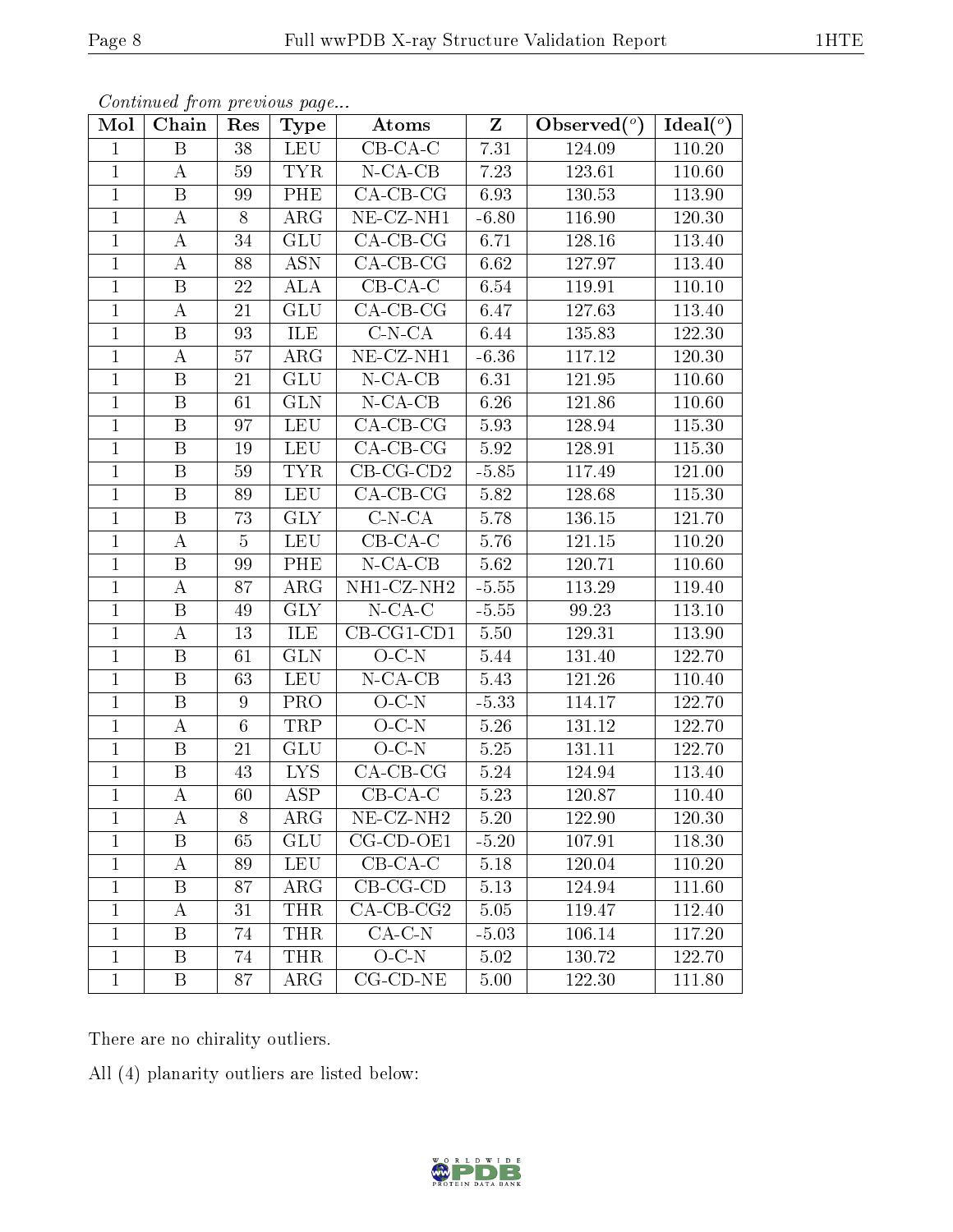| Mol | Chain | Res | Type       | Group     |
|-----|-------|-----|------------|-----------|
|     |       | 57  | $\rm{ARG}$ | Sidechain |
|     |       |     | $\rm{ARG}$ | Sidechain |
|     |       | 41  | $\rm{ARG}$ | Sidechain |
|     |       |     | ARG        | Sidechain |

#### 5.2 Too-close contacts (i)

In the following table, the Non-H and H(model) columns list the number of non-hydrogen atoms and hydrogen atoms in the chain respectively. The H(added) column lists the number of hydrogen atoms added and optimized by MolProbity. The Clashes column lists the number of clashes within the asymmetric unit, whereas Symm-Clashes lists symmetry related clashes.

| $\text{Mol}$ |   |      | Chain   Non-H   H(model) | H(added) |    | $Clashes$   Symm-Clashes |
|--------------|---|------|--------------------------|----------|----|--------------------------|
|              |   | 758  |                          | 806      | 50 |                          |
|              | В | 758  |                          | 806      | 42 |                          |
| 6)           |   | 33   |                          | 29       |    |                          |
|              |   | 31   |                          | 26       | 10 |                          |
|              |   | 59   |                          |          |    |                          |
|              | К | 60   |                          |          |    |                          |
|              |   |      |                          |          |    |                          |
|              |   | 1701 |                          | 1667     | 89 |                          |

The all-atom clashscore is defined as the number of clashes found per 1000 atoms (including hydrogen atoms). The all-atom clashscore for this structure is 28.

All (89) close contacts within the same asymmetric unit are listed below, sorted by their clash magnitude.

| Atom-1            | $\boldsymbol{\mathrm{Atom}\text{-}2}$ | Interatomic    | Clash         |
|-------------------|---------------------------------------|----------------|---------------|
|                   |                                       | distance $(A)$ | overlap $(A)$ |
| 1: A:2: GLN: HG2  | 1:B:98:ASN:OD1                        | 1.62           | 0.99          |
| 3:A:200:G23:H61   | 1:B:84:ILE:HD11                       | 1.54           | 0.86          |
| 1:B:13:ILE:HD13   | 1:B:22:ALA:HB2                        | 1.54           | 0.86          |
| 1:B:63:LEU:HD21   | 1:B:70:LYS:HD3                        | 1.57           | 0.85          |
| 1: A:20: LYS: HE2 | 1: A:83: ASN:HD21                     | 1.42           | 0.84          |
| 1: A:80:THR:OG1   | 1:A:81:PRO:HD2                        | 1.83           | 0.78          |
| 1: B:63:LEU:HD12  | 1:B:72:ILE:HG13                       | 1.67           | 0.77          |
| 1:A:44:PRO:HB3    | 1: A: 55: LYS: HE3                    | 1.69           | 0.73          |
| 1: A:64:ILE:HD12  | 1: A:89: LEU:CD1                      | 2.22           | 0.70          |
| 1: B:11: VAL:HG21 | 1:B:24:LEU:HD21                       | 1.74           | 0.70          |
| 1: A:20: LYS: HE2 | 1:A:83:ASN:ND2                        | 2.08           | 0.68          |
| 1: A:42:TRP:HZ3   | 1:A:44:PRO:HG3                        | 1.58           | 0.68          |
| 1:B:47:ILE:O      | 1:B:47:ILE:HG13                       | 1.95           | 0.65          |

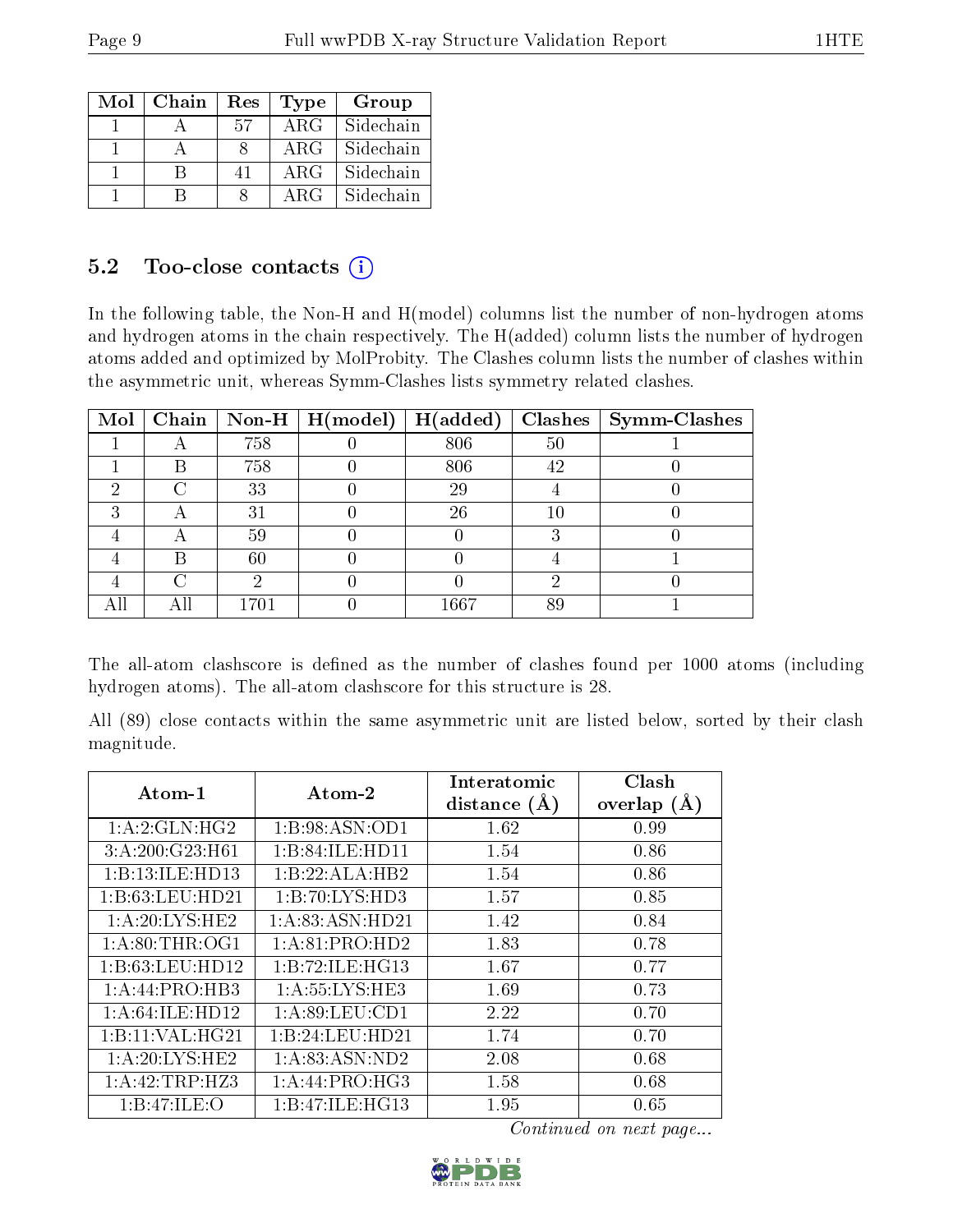| Continued from previous page       |                                        | Interatomic    | Clash<br>overlap $(A)$ |  |
|------------------------------------|----------------------------------------|----------------|------------------------|--|
| Atom-1                             | Atom-2                                 | distance $(A)$ |                        |  |
| 1:B:13:ILE:HD13                    | 1:B:22:ALA:CB                          | 2.27           | 0.65                   |  |
| 1:A:87:ARG:HH11                    | 1:A:87:ARG:HB3                         | 1.60           | 0.65                   |  |
| $1:A:81:PRO:H\overline{G2}$        | 2:C:202:LEU:HD21                       | 1.77           | 0.65                   |  |
| 1:B:63:LEU:HD12                    | 1:B:71:ALA:O                           | 1.98           | 0.64                   |  |
| 1:A:47:ILE:HD13                    | 1:A:56:VAL:HG11                        | 1.82           | 0.62                   |  |
| 1:B:13:ILE:CD1                     | 1:B:22:ALA:HB2                         | 2.30           | 0.62                   |  |
| 2:C:202:LEU:N                      | 4:C:300:HOH:O                          | 2.32           | 0.62                   |  |
| 1:B:88:ASN:ND2                     | 1:B:89:LEU:HG                          | 2.16           | 0.60                   |  |
| 1:A:8:ARG:HG3                      | 4:B:302:HOH:O                          | 2.02           | 0.59                   |  |
| 3:A:200:G23:H91                    | 4:A:371:HOH:O                          | 2.01           | 0.59                   |  |
| 1:A:98:ASN:ND2                     | 1:B:2:GLN:HG2                          | 2.18           | 0.59                   |  |
| 1:A:35:GLU:OE2                     | 1:A:57:ARG:NH2                         | 2.37           | 0.58                   |  |
| 1:A:12:THR:CG2                     | 1: A:19: LEU: HD22                     | 2.34           | 0.58                   |  |
| 1:B:62:ILE:HB                      | 1:B:75:VAL:HG23                        | 1.85           | 0.57                   |  |
| 1:B:45:LYS:HB3                     | 1:B:56:VAL:HG23                        | 1.86           | 0.57                   |  |
| 1:A:42:TRP:CZ3                     | 1:A:44:PRO:HG3                         | 2.39           | 0.56                   |  |
| 1:B:62:ILE:HB                      | 1:B:75:VAL:CG2                         | 2.34           | 0.56                   |  |
| 1: A:89: LEU:O                     | 1:A:92:GLN:HB2                         | 2.04           | $0.56\,$               |  |
| 1:B:48:GLY:HA2                     | 1:B:53:PHE:HA                          | 1.88           | 0.56                   |  |
| 1:A:42:TRP:CE3                     | 1:A:57:ARG:HG2                         | 2.41           | 0.55                   |  |
| 3:A:200:G23:H19                    | 1:B:10:LEU:HD21                        | 1.89           | 0.55                   |  |
| 1:B:87:ARG:HH11                    | 1:B:87:ARG:HB3                         | 1.72           | 0.55                   |  |
| 1:A:20:LYS:HZ3                     | 1: A:34: GLU: HG2                      | 1.71           | 0.55                   |  |
| 1:B:57:ARG:NH1                     | 1: B:59: TYR:OH                        | 2.41           | 0.53                   |  |
| 1:A:20:LYS:NZ                      | 1: A:34: GLU:HG2                       | 2.25           | 0.52                   |  |
| 1: B:82:VAL:O                      | 1:B:84:ILE:HD12                        | 2.10           | 0.52                   |  |
| 1:B:21:GLU:HG2                     | 4:B:416:HOH:O                          | 2.09           | 0.51                   |  |
| $3:A:200:G2\overline{3:H61}$       | $1: B:84: ILE: \widehat{\mathrm{CD1}}$ | 2.35           | 0.51                   |  |
| 1: A:98: ASN:O                     | 1:B:95:CYS:HA                          | 2.11           | 0.50                   |  |
| 1:A:44:PRO:HB3                     | 1: A: 55: LYS: CE                      | 2.38           | 0.50                   |  |
| 3:A:200:G23:H51                    | 1:B:84:ILE:HD11                        | 1.93           | 0.50                   |  |
| 1: A: 43: LYS: O                   | 1: A:58: GLN:HB3                       | 2.11           | 0.50                   |  |
| 1:B:62:ILE:O                       | 1:B:72:ILE:HA                          | 2.10           | 0.49                   |  |
| 3: A:200: G23: S1                  | 1:B:82:VAL:HG12                        | 2.52           | 0.49                   |  |
| 1:A:12:THR:HG22                    | 1: A: 19: LEU: HD22                    | 1.95           | 0.49                   |  |
| 1: A:69:HIS:N                      | $1: A:69: \overline{HIS:CD2}$          | 2.81           | 0.48                   |  |
| 3: A:200: G23: C6                  | 1:B:84:ILE:HD11                        | 2.36           | 0.48                   |  |
| 3:A:200:G23:H17                    | 1:B:50:ILE:HD13                        | 1.96           | 0.48                   |  |
| 3:A:200:G23:C18                    | 1:B:82:VAL:HG21                        | 2.45           | 0.47                   |  |
| 1:B:22:ALA:HA                      | 1:B:83:ASN:HB2                         | 1.97           | 0.47                   |  |
| $1: B:67: \overline{\text{CYS:O}}$ | 1:B:69:HIS:HD2                         | 1.97           | 0.47                   |  |

Continued from previous page.

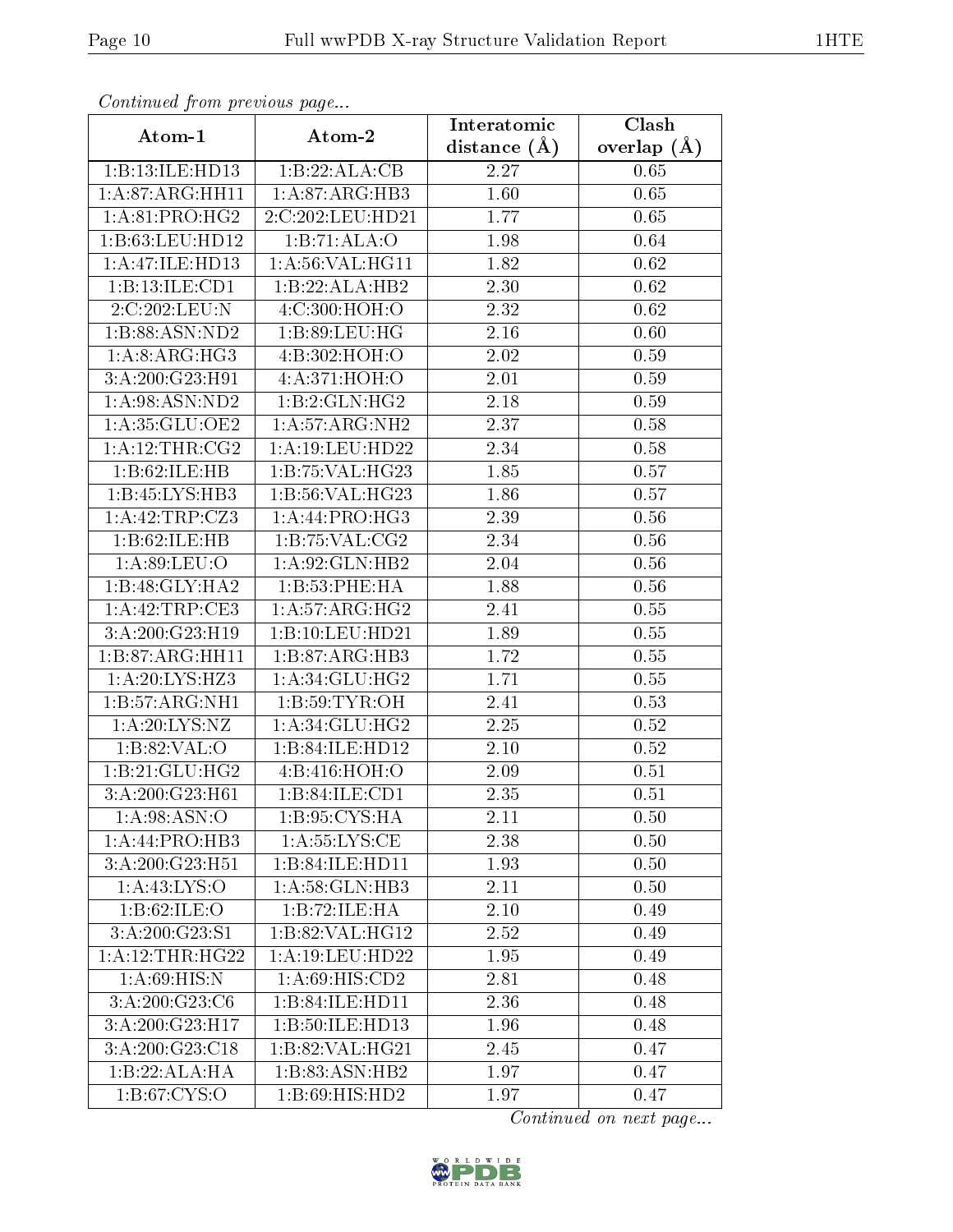| Continued from precious page |                                        | Interatomic       | Clash         |
|------------------------------|----------------------------------------|-------------------|---------------|
| Atom-1                       | Atom-2                                 | distance $(A)$    | overlap $(A)$ |
| 1:A:64:ILE:HD12              | 1:A:89:LEU:HD13                        | 1.96              | 0.46          |
| 1: A:87: ARG:HB3             | 1: A:87: ARG: NH1                      | 2.29              | 0.46          |
| 1:A:93:ILE:HD12              | 1:B:99:PHE:CD2                         | 2.50              | 0.46          |
| 1: A:56: VAL:HG12            | 1:A:78:GLY:HA3                         | 1.98              | 0.46          |
| $1:$ A:24:LEU:HD22           | 1:A:90:LEU:HD21                        | 1.98              | 0.46          |
| 1:A:42:TRP:HA                | 1: A:58: GLN:O                         | 2.16              | 0.46          |
| 1:A:8:ARG:HD3                | 4: C: 306: HOH:O                       | $\overline{2.15}$ | 0.45          |
| 1: A:64: ILE: CD1            | 1:A:89:LEU:CD1                         | 2.94              | 0.45          |
| 1:B:74:THR:HG22              | 4:B:324:HOH:O                          | 2.16              | 0.44          |
| 1:B:82:VAL:HG22              | 1:B:83:ASN:N                           | 2.32              | 0.44          |
| 1: A:81: PRO:HG2             | 2:C:202:LEU:CD2                        | 2.44              | 0.44          |
| 1:A:8:ARG:HG2                | 1:A:23:LEU:HD13                        | 2.00              | 0.44          |
| 1:A:22:ALA:HBI               | 1:A:85:ILE:HG12                        | 2.00              | 0.43          |
| 1:A:12:THR:HG21              | 1:A:19:LEU:HD22                        | 1.99              | 0.43          |
| 1: A:36: MET:O               | 1: A:77: VAL:HGI1                      | 2.18              | 0.43          |
| 1:B:11:VAL:CG2               | 1:B:24:LEU:HD21                        | 2.46              | 0.43          |
| 1:B:63:LEU:HD11              | 1:B:70:LYS:HB3                         | 2.00              | 0.43          |
| 1: A:20: LYS: NZ             | 1: A:34: GLU:CG                        | 2.82              | 0.43          |
| 1: A:91:THR:HG22             | 4:A:305:HOH:O                          | 2.18              | 0.42          |
| 1: A:11: VAL: HG11           | 1:A:24:LEU:HD11                        | 2.02              | 0.42          |
| 1:A:47:ILE:HG21              | 1: A:76: LEU: HD13                     | 2.01              | 0.42          |
| 1:A:24:LEU:CD1               | 1:B:99:PHE:HZ                          | 2.32              | 0.42          |
| 1: A:97: LEU: HA             | 1: A:97: LEU: HD12                     | 1.88              | 0.42          |
| $1:$ A:11:VAL:O              | 1:A:21:GLU:HB2                         | 2.20              | 0.42          |
| 1: A:69:HIS:H                | 1: A:69: HIS: CD2                      | 2.38              | 0.41          |
| 1: A:81: PRO:CG              | 2:C:202:LEU:HD21                       | 2.49              | 0.41          |
| 1:B:87:ARG:HB3               | 1:B:87:ARG:NH1                         | 2.34              | 0.41          |
| 3:A:200:G23:H18              | 1:B:82:VAL:HG21                        | 2.03              | 0.41          |
| 1: B:20: LYS: HG2            | 4:B:330:HOH:O                          | 2.20              | 0.41          |
| 1: A:19:LEU:HD23             | 1: A: 19: LEU: HA                      | 1.90              | 0.40          |
| 1:A:94:GLY:HA2               | 4:A:322:HOH:O                          | 2.21              | 0.40          |
| 1: A:38:LEU:HA               | 1:A:38:LEU:HD23                        | 1.89              | 0.40          |
| 1:A:42:TRP:HB2               | 1:A:57:ARG:HB3                         | 2.03              | 0.40          |
| 1:B:80:THR:HA                | $1:B:81:P\overline{RO:H\overline{D3}}$ | 1.99              | 0.40          |
| 1:B:87:ARG:CB                | 1:B:87:ARG:HH11                        | 2.35              | 0.40          |

Continued from previous page...

All (1) symmetry-related close contacts are listed below. The label for Atom-2 includes the symmetry operator and encoded unit-cell translations to be applied.

| Atom-1                    | Atom-2                  | Interatomic<br>distance $(A)$ | Clash<br>overlap $(A)$ |
|---------------------------|-------------------------|-------------------------------|------------------------|
| $1:$ A:18:GLN:NE2 $\perp$ | $+4:B:304:HOH:O[1 556]$ | 2.13                          | D.O7                   |

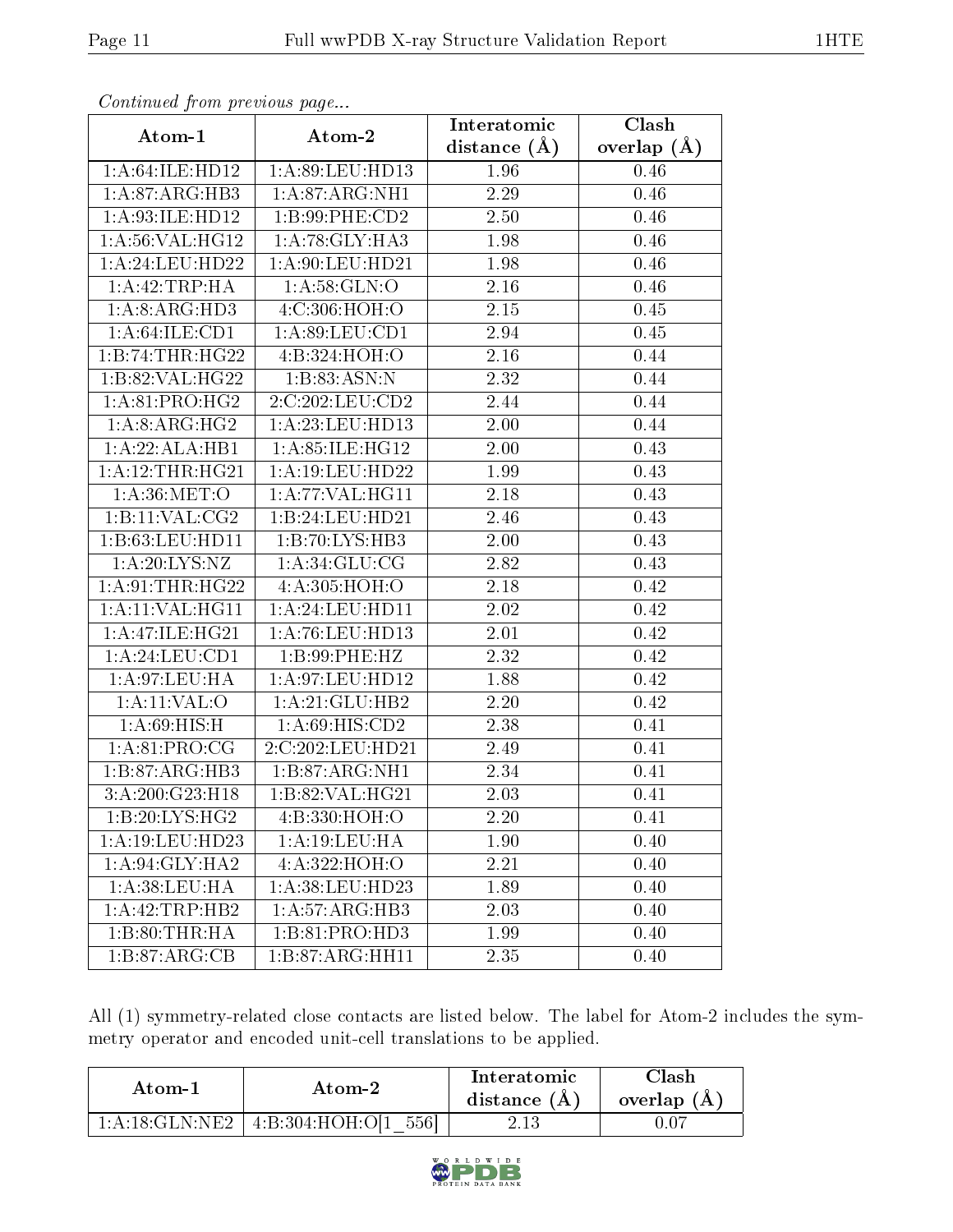### 5.3 Torsion angles (i)

#### 5.3.1 Protein backbone  $(i)$

In the following table, the Percentiles column shows the percent Ramachandran outliers of the chain as a percentile score with respect to all X-ray entries followed by that with respect to entries of similar resolution.

The Analysed column shows the number of residues for which the backbone conformation was analysed, and the total number of residues.

| Mol | ${\rm Chain}$ | Analysed      | Favoured     | Allowed    | Outliers |     | Percentiles |
|-----|---------------|---------------|--------------|------------|----------|-----|-------------|
|     |               | $97/99(98\%)$ | 89 (92\%)    | 7(7%)      | $1(1\%)$ | 15  | 44          |
|     | B             | $97/99(98\%)$ | 93 (96\%)    | $4(4\%)$   | 0        | 100 | 100         |
| 2   | $\mathcal{C}$ | $2/4$ (50%)   | $2(100\%)$   |            | 0        |     | 100         |
| All | All           | 196/202(97%)  | 184 $(94\%)$ | 11 $(6\%)$ | $1(0\%)$ | 29  | 61          |

All (1) Ramachandran outliers are listed below:

| √al | Chain | $\perp$ Res | pe. |
|-----|-------|-------------|-----|
|     |       |             |     |

#### 5.3.2 Protein sidechains  $\left( \widehat{\mathbf{i}} \right)$

In the following table, the Percentiles column shows the percent sidechain outliers of the chain as a percentile score with respect to all X-ray entries followed by that with respect to entries of similar resolution.

The Analysed column shows the number of residues for which the sidechain conformation was analysed, and the total number of residues.

| Mol           | Chain         | Analysed            | Rotameric   | <b>Outliers</b> | Percentiles |             |
|---------------|---------------|---------------------|-------------|-----------------|-------------|-------------|
|               |               | $83/83$ (100%)      | 73 (88%)    | $10(12\%)$      | 5           | $\vert$ 15  |
|               | B.            | $83/83$ (100%)      | 71 $(86\%)$ | $12(14\%)$      | $\cdot$ 3   | $ 9\rangle$ |
| $\mathcal{D}$ | $\mathcal{C}$ | $4/4$ (100\%)       | $4(100\%)$  |                 | 100         | 100         |
| All           | All           | $170/170$ $(100\%)$ | 148 (87%)   | $22(13\%)$      |             | 13          |

All (22) residues with a non-rotameric sidechain are listed below:

| Mol | Chain | Res | ype    |
|-----|-------|-----|--------|
|     |       |     | ا خانی |
|     |       |     |        |

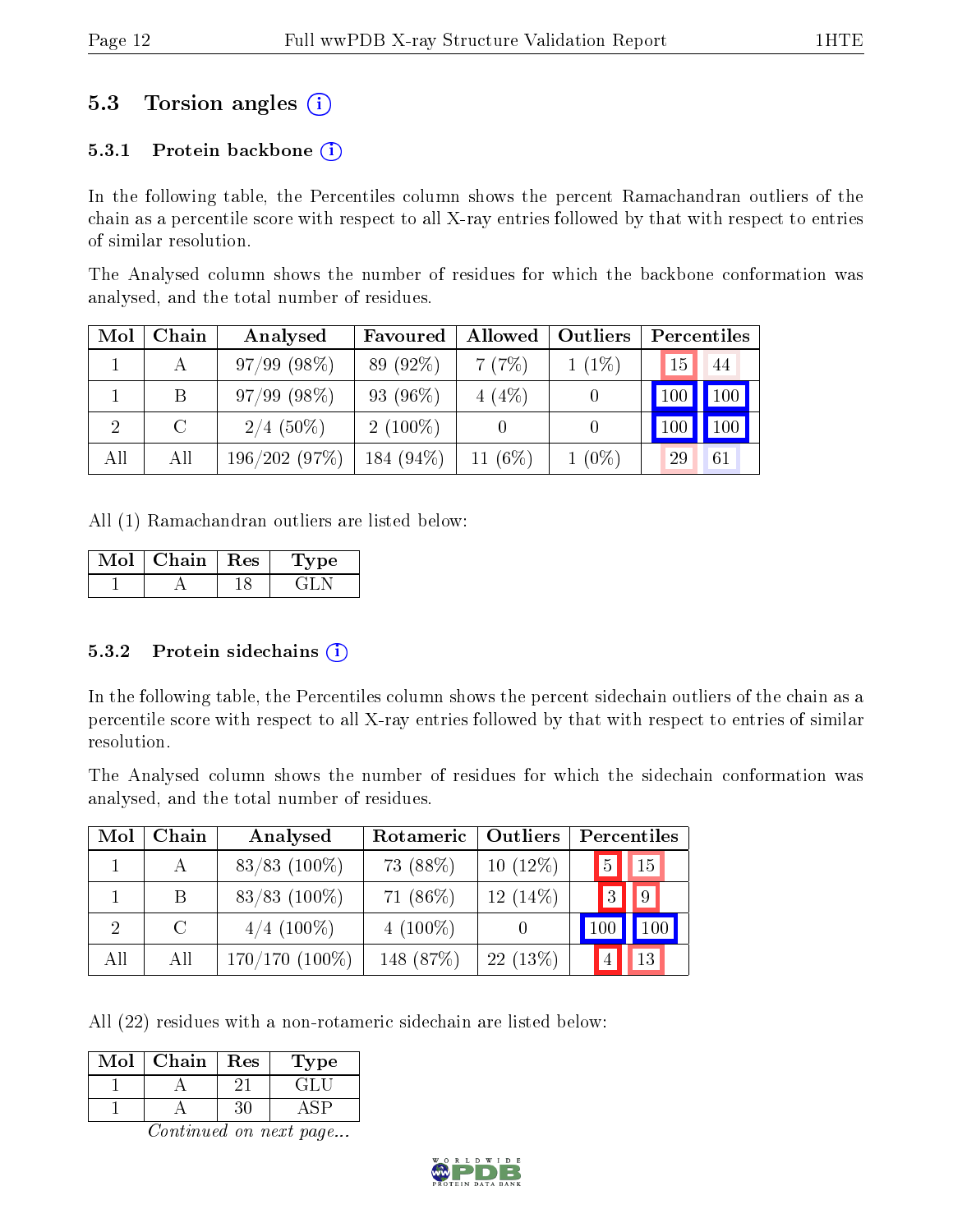| $\overline{\text{Mol}}$ | $Ch\overline{ain}$      | Res             | $\overline{\phantom{a}}$<br>${\bf Type}$ |
|-------------------------|-------------------------|-----------------|------------------------------------------|
| $\mathbf{1}$            | $\overline{\rm A}$      | 32              | <b>VAL</b>                               |
| $\mathbf{1}$            | $\overline{A}$          | 37              | <b>SER</b>                               |
| $\overline{1}$          | $\overline{A}$          | 43              | $\overline{\text{LYS}}$                  |
| $\mathbf{1}$            | $\overline{A}$          | 47              | ILE                                      |
| $\overline{1}$          | $\overline{A}$          | $\overline{55}$ | $\overline{\mathrm{LYS}}$                |
| $\mathbf{1}$            | $\overline{A}$          | 69              | <b>HIS</b>                               |
| $\mathbf{1}$            | $\overline{A}$          | 72              | ILE                                      |
| $\mathbf{1}$            | $\overline{\rm A}$      | $9\overline{7}$ | $\overline{\text{LEU}}$                  |
| $\mathbf{1}$            | $\overline{\mathrm{B}}$ | $\overline{2}$  | <b>GLN</b>                               |
| $\overline{1}$          | $\overline{\mathrm{B}}$ | $\overline{13}$ | <b>ILE</b>                               |
| $\mathbf{1}$            | $\overline{\mathrm{B}}$ | 14              | <b>LYS</b>                               |
| $\mathbf{1}$            | $\overline{\mathbf{B}}$ | 18              | $\overline{\text{GLN}}$                  |
| $\mathbf{1}$            | B                       | 19              | $\overline{\text{LEU}}$                  |
| $\overline{1}$          | $\overline{\mathbf{B}}$ | 37              | $\overline{\text{SER}}$                  |
| $\overline{1}$          | $\overline{\mathrm{B}}$ | 43              | $\overline{\text{LYS}}$                  |
| $\mathbf{1}$            | $\, {\bf B}$            | 50              | ILE                                      |
| $\mathbf{1}$            | $\overline{\mathrm{B}}$ | 54              | ILE                                      |
| $\mathbf{1}$            | $\boldsymbol{B}$        | 61              | <b>GLN</b>                               |
| $\mathbf{1}$            | B                       | 64              | ILE                                      |
| $\overline{1}$          | $\overline{\mathrm{B}}$ | 99              | PHE                                      |

Continued from previous page...

Some sidechains can be flipped to improve hydrogen bonding and reduce clashes. All (4) such sidechains are listed below:

| Mol | Chain | Res | <b>Type</b> |
|-----|-------|-----|-------------|
|     |       | 69  | <b>HIS</b>  |
|     |       | 18  | <b>GLN</b>  |
|     |       | 58  | GLN         |
|     |       | ۶G  | НIS         |

#### 5.3.3 RNA [O](https://www.wwpdb.org/validation/2017/XrayValidationReportHelp#rna)i

There are no RNA molecules in this entry.

### 5.4 Non-standard residues in protein, DNA, RNA chains (i)

There are no non-standard protein/DNA/RNA residues in this entry.

### 5.5 Carbohydrates  $(i)$

There are no carbohydrates in this entry.

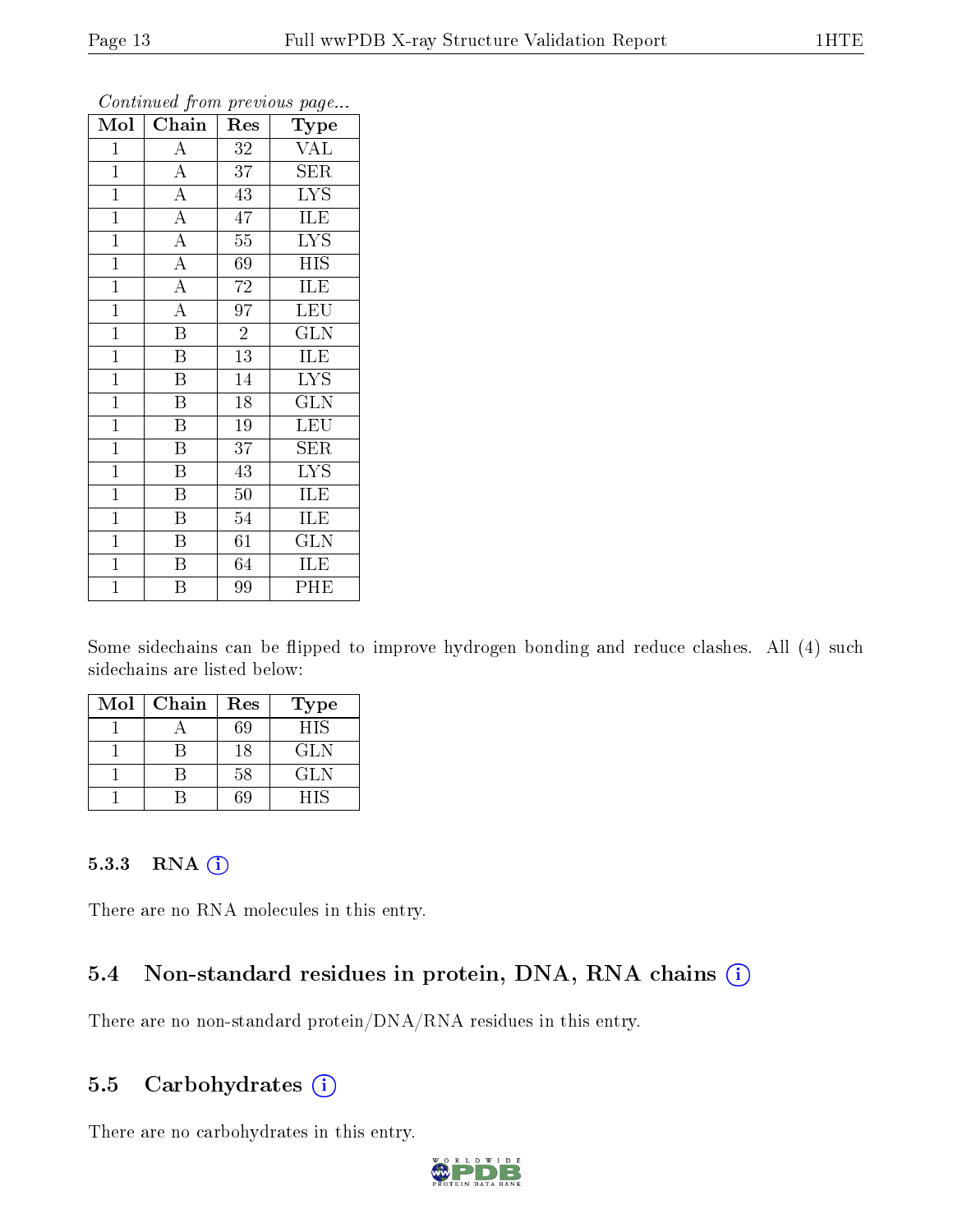### 5.6 Ligand geometry (i)

1 ligand is modelled in this entry.

In the following table, the Counts columns list the number of bonds (or angles) for which Mogul statistics could be retrieved, the number of bonds (or angles) that are observed in the model and the number of bonds (or angles) that are dened in the Chemical Component Dictionary. The Link column lists molecule types, if any, to which the group is linked. The Z score for a bond length (or angle) is the number of standard deviations the observed value is removed from the expected value. A bond length (or angle) with  $|Z| > 2$  is considered an outlier worth inspection. RMSZ is the root-mean-square of all Z scores of the bond lengths (or angles).

| Mol                  | Chain<br>$\operatorname{Res}$ |  | Link | Bond lengths |            |             | Bond angles |          |           |         |
|----------------------|-------------------------------|--|------|--------------|------------|-------------|-------------|----------|-----------|---------|
| $\perp$ Type $\perp$ |                               |  |      | Counts-      | RMSZ       | $+  Z  > 2$ | ' Counts    | RMSZ     | $\pm  Z $ |         |
|                      | $\rm G23$                     |  | 200  | $\sim$       | 27, 33, 33 | 1.14        | 2(7%)       | 35,46,46 | 2.34      | 13(37%) |

In the following table, the Chirals column lists the number of chiral outliers, the number of chiral centers analysed, the number of these observed in the model and the number defined in the Chemical Component Dictionary. Similar counts are reported in the Torsion and Rings columns. '-' means no outliers of that kind were identified.

|                 |     |        | Mol   Type   Chain   Res   Link   Chirals   Torsions   Rings |  |
|-----------------|-----|--------|--------------------------------------------------------------|--|
| G <sub>23</sub> | 200 | $\sim$ | $0/17/40/40$   $0/3/3/3$                                     |  |

All (2) bond length outliers are listed below:

| Mol |     |     | $\vert$ Chain   Res   Type   Atoms | $\mathbf{Z}$ | $\vert$ Observed( $\rm \AA$ ) $\vert$ Ideal( $\rm \AA$ ) |         |
|-----|-----|-----|------------------------------------|--------------|----------------------------------------------------------|---------|
|     | 200 |     | $G23   C10-N2   2.10$              |              | 1.38                                                     |         |
|     | 200 | G23 | $C2-S1$                            | $-2.02$      |                                                          | ـ 84. ، |

All (13) bond angle outliers are listed below:

| Mol | Chain | Res        | Type            | Atoms                                 | Z       | Observed $\binom{o}{c}$ | Ideal $(^\circ)$ |
|-----|-------|------------|-----------------|---------------------------------------|---------|-------------------------|------------------|
| 3   | А     | 200        | G23             | $C3-N2-C10$                           | 7.12    | 135.47                  | 121.83           |
| 3   | А     | <b>200</b> | G23             | $O2$ -C <sub>10</sub> -N <sub>2</sub> | 5.37    | 132.01                  | 122.95           |
| 3   | А     | 200        | G23             | $C6-C8-C5$                            | $-4.61$ | 103.26                  | 110.78           |
| 3   | А     | <b>200</b> | G <sub>23</sub> | $C11-C10-N2$                          | $-4.24$ | 109.04                  | 115.88           |
| 3   | A     | <b>200</b> | G <sub>23</sub> | $C6-C8-S1$                            | $-3.01$ | 104.16                  | 109.21           |
| 3   | А     | <b>200</b> | G23             | $C5-C8-S1$                            | 2.75    | 113.81                  | 109.21           |
| 3   | А     | 200        | G <sub>23</sub> | $C4-C3-N2$                            | 2.46    | 117.06                  | 110.36           |
| 3   | А     | 200        | G <sub>23</sub> | $C5-C8-C1$                            | 2.44    | 120.42                  | 112.33           |
| 3   | A     | 200        | G23             | C13-C11-C10                           | $-2.33$ | 105.66                  | 112.57           |
| 3   | A     | <b>200</b> | G <sub>23</sub> | $C9-C22-C21$                          | 2.33    | 125.75                  | 120.91           |
| 3   | A     | 200        | G <sub>23</sub> | $C3-C4-N3$                            | $-2.16$ | 112.68                  | 116.41           |
| 3   | А     | <b>200</b> | G <sub>23</sub> | $C20-C21-C22$                         | 2.15    | 123.93                  | 120.63           |

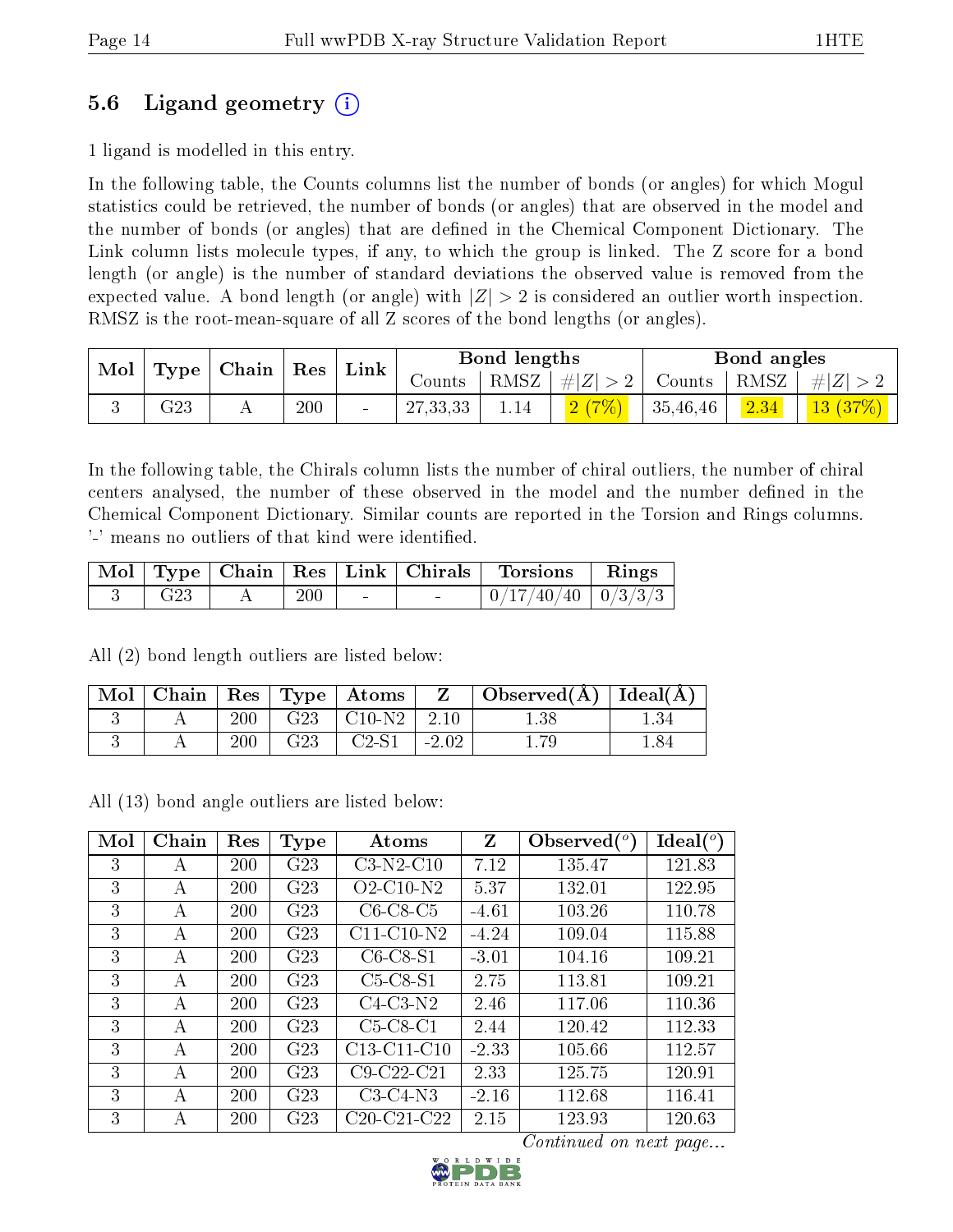Continued from previous page...

| Mol | Chain   Res <sup> </sup> |     | Type            | Atoms       |         | Observed( $^{\circ}$ )   Ideal( $^{\circ}$ ) |  |
|-----|--------------------------|-----|-----------------|-------------|---------|----------------------------------------------|--|
|     |                          | 200 | G <sub>23</sub> | $C22-C9-N3$ | $-2.07$ | 108.61                                       |  |

There are no chirality outliers.

There are no torsion outliers.

There are no ring outliers.

1 monomer is involved in 10 short contacts:

|  |     | Mol   Chain   Res   Type   Clashes   Symm-Clashes |
|--|-----|---------------------------------------------------|
|  | G23 |                                                   |

The following is a two-dimensional graphical depiction of Mogul quality analysis of bond lengths, bond angles, torsion angles, and ring geometry for all instances of the Ligand of Interest. In addition, ligands with molecular weight > 250 and outliers as shown on the validation Tables will also be included. For torsion angles, if less then 5% of the Mogul distribution of torsion angles is within 10 degrees of the torsion angle in question, then that torsion angle is considered an outlier. Any bond that is central to one or more torsion angles identified as an outlier by Mogul will be highlighted in the graph. For rings, the root-mean-square deviation (RMSD) between the ring in question and similar rings identified by Mogul is calculated over all ring torsion angles. If the average RMSD is greater than 60 degrees and the minimal RMSD between the ring in question and any Mogul-identified rings is also greater than 60 degrees, then that ring is considered an outlier. The outliers are highlighted in purple. The color gray indicates Mogul did not find sufficient equivalents in the CSD to analyse the geometry.

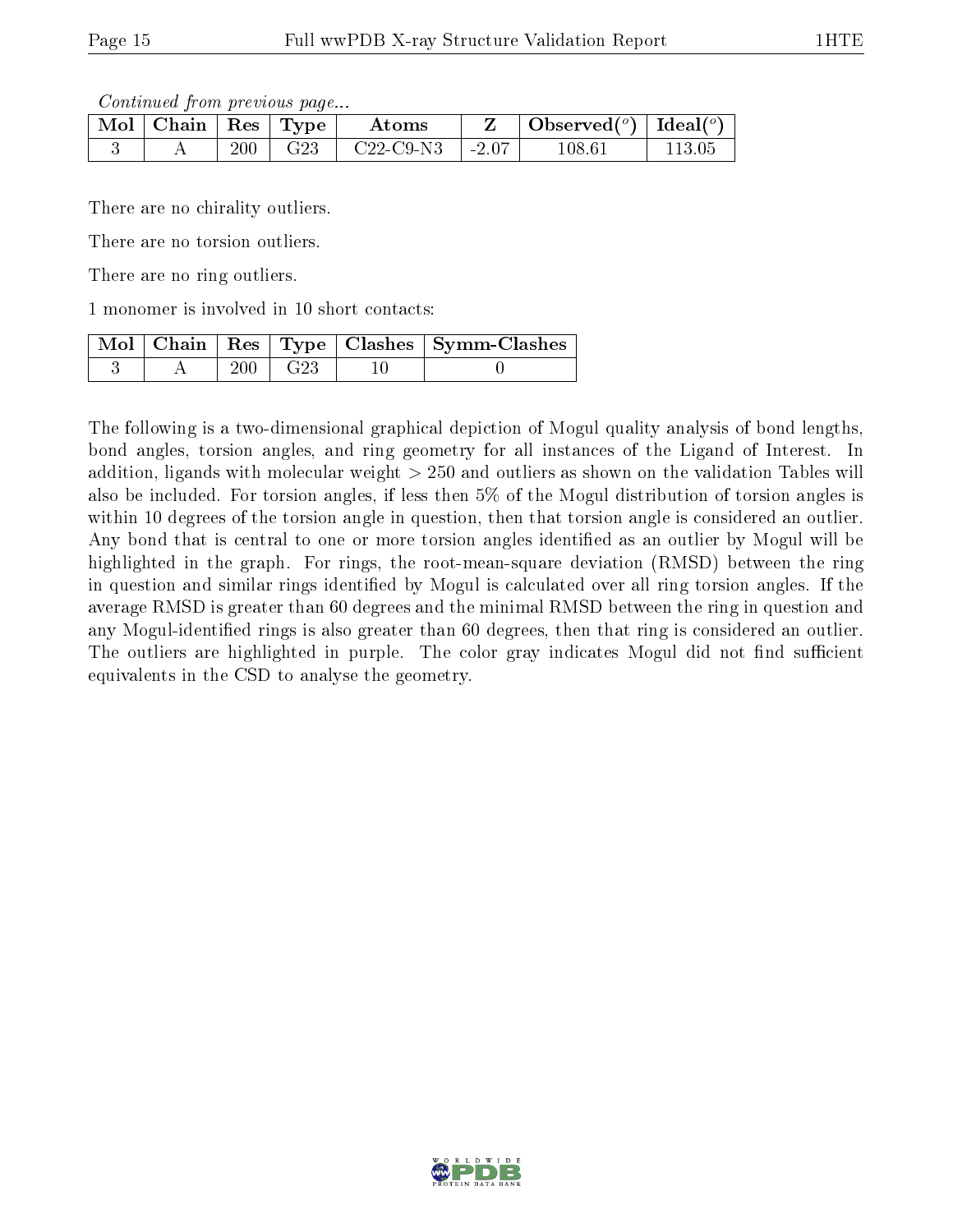

## 5.7 [O](https://www.wwpdb.org/validation/2017/XrayValidationReportHelp#nonstandard_residues_and_ligands)ther polymers (i)

There are no such residues in this entry.

## 5.8 Polymer linkage issues (i)

There are no chain breaks in this entry.